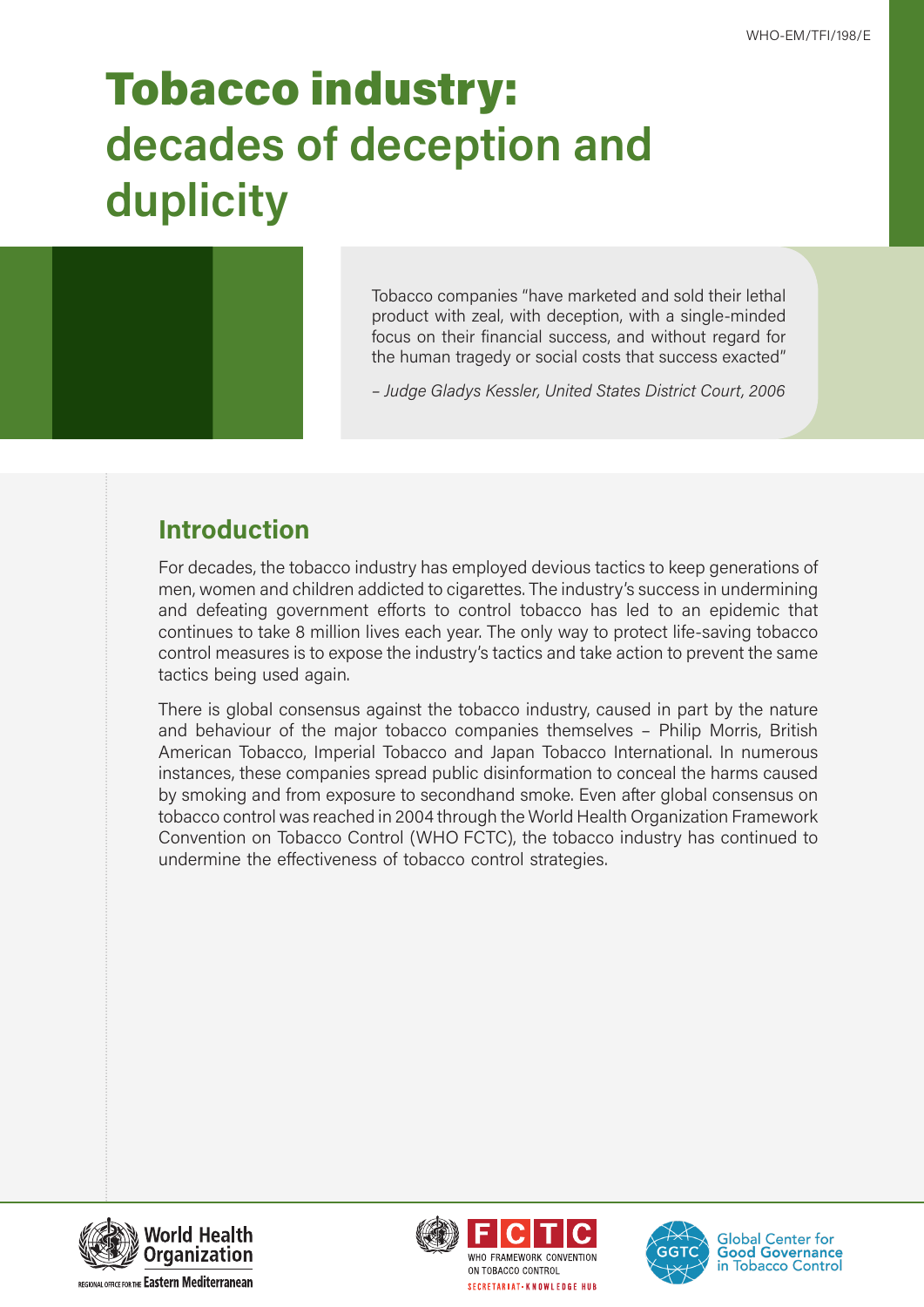# **Public deception by the tobacco industry**

The major instances of public deception by the tobacco industry from the 1950s to the present day are summarized below.

| <b>Decade</b> | <b>Tobacco industry lies</b>                                                                                                                                                                                                                                                                                                                                                                                               |
|---------------|----------------------------------------------------------------------------------------------------------------------------------------------------------------------------------------------------------------------------------------------------------------------------------------------------------------------------------------------------------------------------------------------------------------------------|
| 1950s         | <b>Smoking is not harmful</b>                                                                                                                                                                                                                                                                                                                                                                                              |
| and 1960s     | The tobacco industry concealed evidence that cigarettes cause cancer, meanwhile<br>marketing its products as safe.                                                                                                                                                                                                                                                                                                         |
|               | <b>Smoking/nicotine is not addictive</b>                                                                                                                                                                                                                                                                                                                                                                                   |
|               | The tobacco industry suppressed evidence that cigarettes are highly addictive.                                                                                                                                                                                                                                                                                                                                             |
| 1970s         | <b>Smoking is not linked to cancer</b>                                                                                                                                                                                                                                                                                                                                                                                     |
|               | The tobacco industry spent enormous amounts on disinformation campaigns and<br>propaganda to negate and deflect the science linking smoking to cancer.                                                                                                                                                                                                                                                                     |
|               | The tobacco industry gathered health ministers from all Gulf Cooperation Council<br>(GCC) countries and Philip Morris distributed briefing papers promoting that:                                                                                                                                                                                                                                                          |
|               | - there is inadequate scientific evidence that toxic components in smoke are<br>harmful to the smoker;<br>advertising does not increase the size of the smoking population;<br>• secondhand smoke is not proven to cause disease.                                                                                                                                                                                          |
|               | The tobacco industry's policy objective was for health ministers to focus on doing<br>further research and restricting sales to minors while postponing tax increases,<br>advertising bans and health warnings.                                                                                                                                                                                                            |
|               | Smoking means "freedom", "style", "slender" and "escape"                                                                                                                                                                                                                                                                                                                                                                   |
|               | Tobacco was aggressively marketed to women by playing on their psychosocial<br>needs, leading to substantial increases in smoking among women and young girls.                                                                                                                                                                                                                                                             |
| <b>1980s</b>  | Secondhand smoke is not harmful                                                                                                                                                                                                                                                                                                                                                                                            |
|               | The tobacco industry hired "independent" scientists to support industry studies and<br>question smoke-free policies.                                                                                                                                                                                                                                                                                                       |
|               | The tobacco industry's plan for the Middle East <sup>1</sup> involved reversing popular and<br>scientific opinion that secondhand smoke is harmful. It targeted scientific journals<br>and recruited third-party scientists/toxicologists. The plan included "briefing<br>government officials in foreign locations if in-country briefing is undesirable" and<br>inserting itself into independent scientific gatherings. |

<sup>1</sup> Primarily the Gulf Cooperation Council (GCC) countries (Bahrain, Kuwait, Oman, Qatar, Saudi Arabia and United Arab Emirates).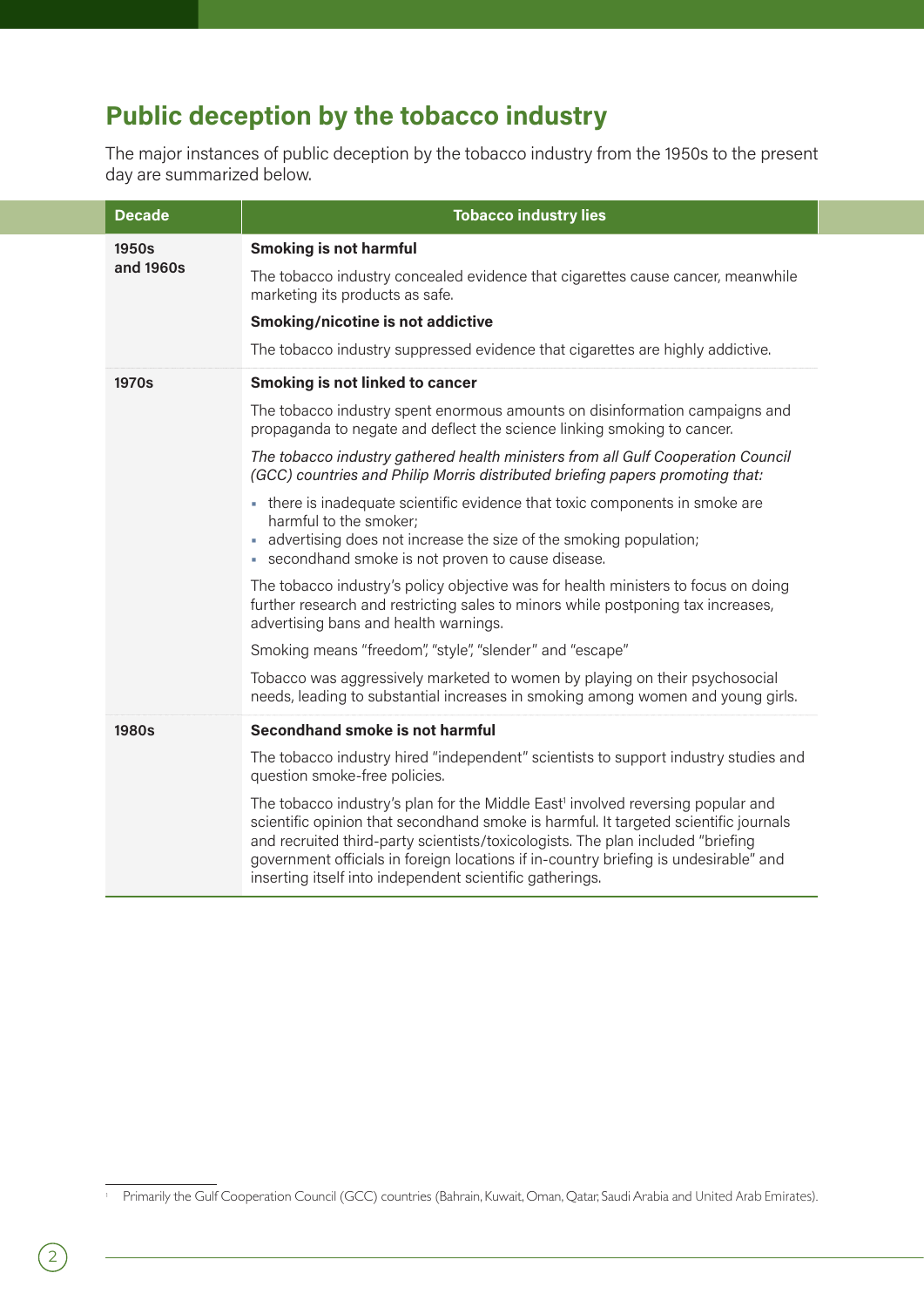| <b>Decade</b> | <b>Tobacco industry lies</b>                                                                                                                                                                                                                                                                                                                                                                                                                                                                                 |
|---------------|--------------------------------------------------------------------------------------------------------------------------------------------------------------------------------------------------------------------------------------------------------------------------------------------------------------------------------------------------------------------------------------------------------------------------------------------------------------------------------------------------------------|
| 1990s         | Tobacco industry youth smoking prevention programmes are working                                                                                                                                                                                                                                                                                                                                                                                                                                             |
|               | The tobacco industry aimed youth smoking prevention programmes at harnessing<br>"positive feelings" for tobacco companies. The programmes were intended to<br>detract policy-makers from taking more effective control measures such as tax<br>increases and advertising bans.                                                                                                                                                                                                                               |
|               | In Lebanon and elsewhere in the Middle East, transnational tobacco companies<br>promoted youth smoking prevention programmes on their websites and actively<br>used this to play on health ministries' concerns, intending to counter advertising<br>bans.                                                                                                                                                                                                                                                   |
|               | Nicotine is not addictive                                                                                                                                                                                                                                                                                                                                                                                                                                                                                    |
|               | The tobacco industry publicly denied the addictiveness of nicotine (tobacco<br>executives even swore under oath that nicotine is not addictive) while suppressing<br>and concealing evidence of its addictiveness.                                                                                                                                                                                                                                                                                           |
|               | In 1998, major tobacco companies <sup>1</sup> in the United States of America<br>were made accountable for deceiving the public about the harms from<br>cigarettes and their addictiveness. They were forced to settle a lawsuit on<br>the recovery of health care costs through, among other measures, annual<br>payments in perpetuity, paying US\$ 206 billion for the first 25 years, and<br>making available online non-privileged documents disclosed during the<br>discovery phase of the litigation. |

<sup>&</sup>lt;sup>1</sup> Including the largest cigarette manufacturers in the United States: Philip Morris Incorporated (now known as Philip Morris USA Inc.), RJ Reynolds Tobacco Company, Brown & Williamson Tobacco Corporation and Lorillard Tobacco Company.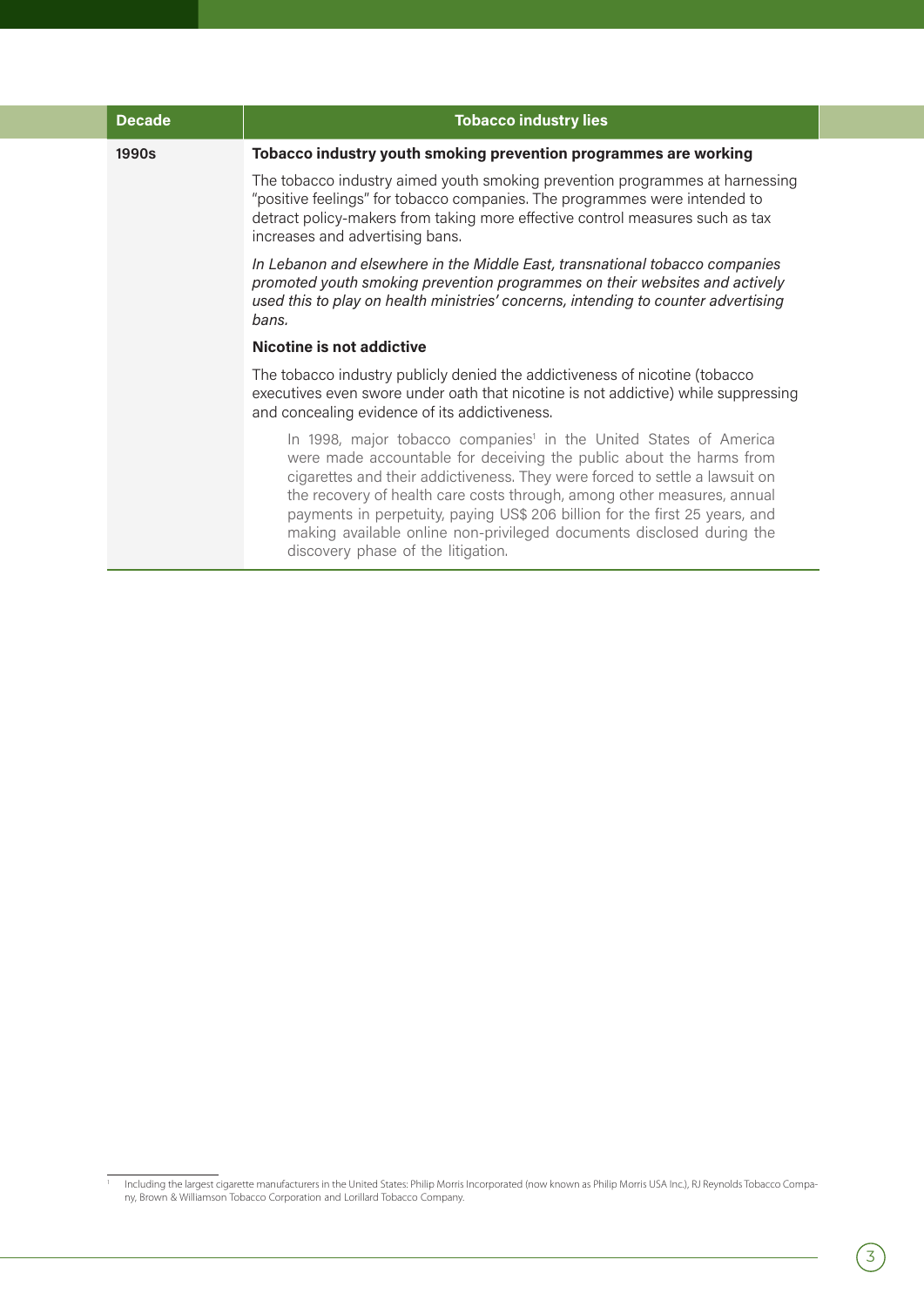| <b>Decade</b> | <b>Tobacco industry lies</b>                                                                                                                                                                                                                                                                                                                                                                                                                                                                                                                                                                                                                                                                               |
|---------------|------------------------------------------------------------------------------------------------------------------------------------------------------------------------------------------------------------------------------------------------------------------------------------------------------------------------------------------------------------------------------------------------------------------------------------------------------------------------------------------------------------------------------------------------------------------------------------------------------------------------------------------------------------------------------------------------------------|
| 2000s         | Smoking "light"/"mild" cigarettes is safer                                                                                                                                                                                                                                                                                                                                                                                                                                                                                                                                                                                                                                                                 |
|               | The tobacco industry misled the public to believe that "light" or "mild" products are<br>safer. Light/mild cigarettes were used to leverage on smokers' health concerns and<br>increase sales, and companies even designed new products that increased nicotine<br>intake - meanwhile denying that nicotine levels were manipulated to increase<br>smokers' addiction.                                                                                                                                                                                                                                                                                                                                     |
|               | To appeal to the Islamic community, Brown & Williamson (a subsidiary of British<br>American Tobacco) used the "Light Ramadan" campaign to encourage smokers to<br>"switch to lights". Meanwhile, Philip Morris insisted on the right to hold promotions<br>during Ramadan as part of its effort to undermine the interpretation of smoking as<br>"haram".                                                                                                                                                                                                                                                                                                                                                  |
|               | In 2006, multinational tobacco companies <sup>1</sup> were found guilty of defrauding<br>the public about the safety of products and of marketing to children, under<br>the United States Racketeer Influenced and Corrupt Organizations Act.<br>Upon appeal, the decision was upheld by the United States Supreme Court<br>in 2009. Tobacco companies were ordered to restrain from their efforts to<br>deceive smokers and the American public by using descriptors like "light"<br>and "low tar" that create a false impression that such cigarettes are less<br>harmful to smokers.                                                                                                                    |
|               | The tobacco industry is a partner in combating illicit trade                                                                                                                                                                                                                                                                                                                                                                                                                                                                                                                                                                                                                                               |
|               | The tobacco industry consistently claimed that smuggled cigarettes were<br>counterfeits and offered their expertise in government anti-smuggling activities -<br>even when found to be complicit in smuggling.                                                                                                                                                                                                                                                                                                                                                                                                                                                                                             |
|               | In the Middle East, "Tobacco transnationals took advantage of weak and unstable<br>governance, and continued to supply the contraband trade despite appeals by the<br>government to cease undermining its revenues".                                                                                                                                                                                                                                                                                                                                                                                                                                                                                       |
|               | During 2004-2010, the European Union held four transnational tobacco<br>companies <sup>2</sup> to account for illicit trade, including requiring the companies<br>to pay a sum as annual compensation. The tobacco industry's internal<br>documents revealed the extent to which smuggling had been used to<br>advance their drive to increase volume and market share, which resulted in<br>"public investigations, court cases, and extremely negative publicity for the<br>tobacco companies". Recent data show that tobacco companies are "over-<br>producing products in some markets and over-supplying to others, both in<br>the knowledge that excess products will end up on the illicit market". |

<sup>&#</sup>x27; Including Philip Morris Inc., RJ Reynolds Tobacco Co., Brown and Williamson Tobacco Co., Lorillard Tobacco Company and The Liggett Group Inc..<br>' In 2004 with Philip Morris (which includes Philip Morris International); in Imperial Tobacco Limited.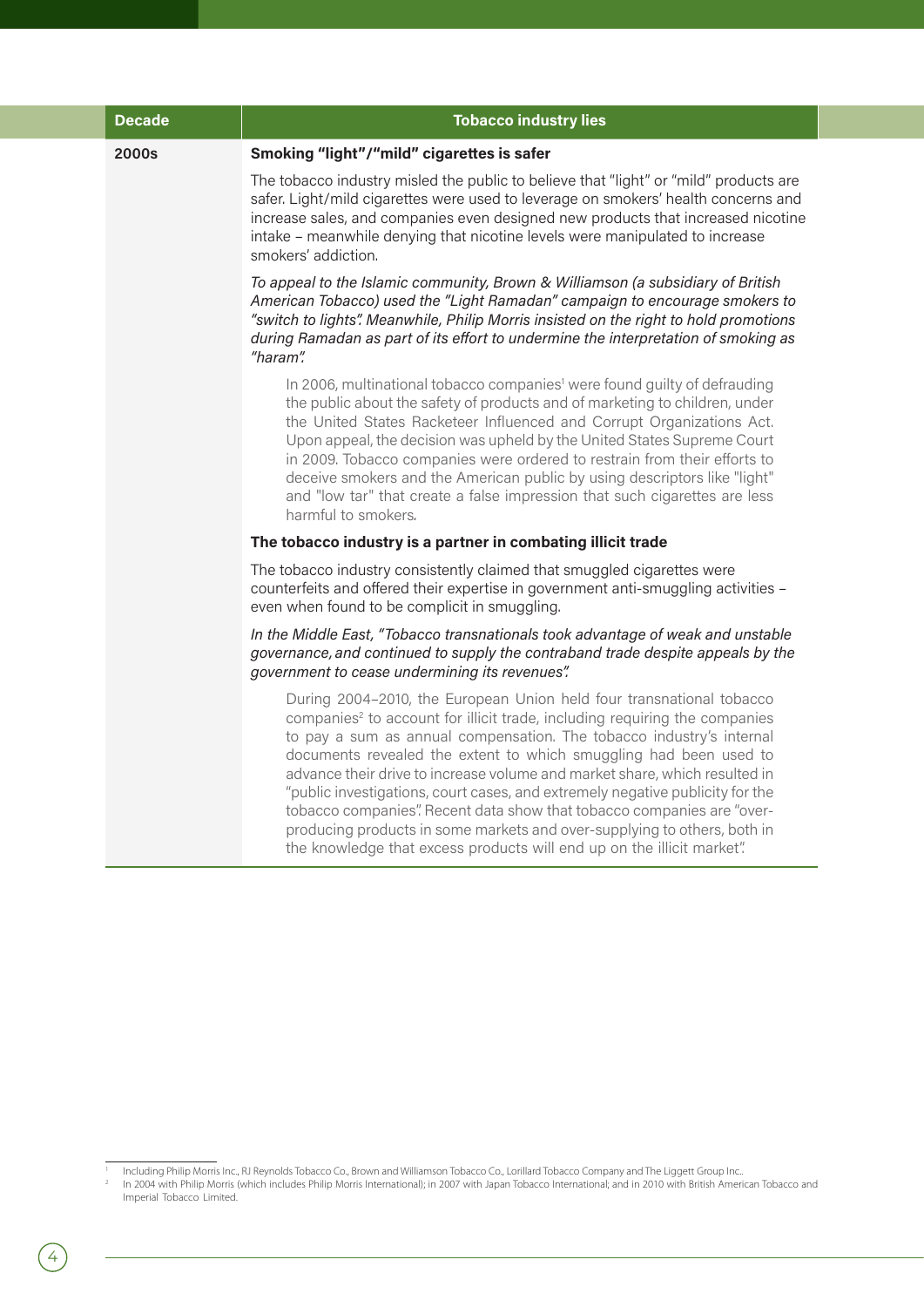| <b>Decade</b> | <b>Tobacco industry lies</b>                                                                                                                                                                                                                                                                                                                                                                                                                                                                                                                                                                                                                                                                                                                                                                       |
|---------------|----------------------------------------------------------------------------------------------------------------------------------------------------------------------------------------------------------------------------------------------------------------------------------------------------------------------------------------------------------------------------------------------------------------------------------------------------------------------------------------------------------------------------------------------------------------------------------------------------------------------------------------------------------------------------------------------------------------------------------------------------------------------------------------------------|
| 2010s         | The tobacco industry supports the WHO FCTC                                                                                                                                                                                                                                                                                                                                                                                                                                                                                                                                                                                                                                                                                                                                                         |
|               | The tobacco industry falsely claimed that it was supportive of the WHO FCTC;<br>however, its internal documents called measures compliant with the WHO FCTC<br>"extreme".                                                                                                                                                                                                                                                                                                                                                                                                                                                                                                                                                                                                                          |
|               | Despite the tobacco companies' rhetoric, tobacco industry interference remains<br>the greatest obstacle to WHO FCTC implementation. From 2010, Philip Morris and<br>British American Tobacco launched litigation to challenge WHO FCTC-supported<br>policies in Australia, Norway, United Kingdom and Uruguay, and backed the stalling<br>of plain packaging policies at the World Trade Organization. In 2012, the industry-<br>funded International Tobacco Growers Association was mobilized to protest the<br>fourth session of the Conference of the Parties (COP) in Uruguay. In 2014, a tobacco<br>industry-backed think-tank set up meetings with delegates to the sixth session of<br>the COP in India, in an attempt to challenge strong positions taken on the Article 6<br>Guidelines. |
|               | The tobacco industry is promoting a "smoke-free world"                                                                                                                                                                                                                                                                                                                                                                                                                                                                                                                                                                                                                                                                                                                                             |
|               | The tobacco industry announced to the public that it had "transformed" and was<br>now committed to "a smoke-free world", by allegedly encouraging smokers to quit<br>by switching to ENDS and HTPs. Meanwhile, the industry continued to aggressively<br>market cigarettes in ways attractive to children and to promote cigarette sales/<br>profits.                                                                                                                                                                                                                                                                                                                                                                                                                                              |
|               | Philip Morris used a US\$ 960 million investment distributed over 12 years to<br>establish the Foundation for a Smoke-Free World, "to put an end to smoking due to<br>the harms and deaths caused." However, it also announced to investors that sales<br>of cigarettes would remain its core business. In low- and middle-income countries,<br>it is suing governments to challenge smoke-free policies and has ramped up the<br>marketing of HTPs. British American Tobacco launched the "A Better Tomorrow"<br>initiative to promote its vaping products, and revised its cigarette and sports<br>marketing strategy through a sponsorship contract for global sports races (Formula<br>One and MotoGP).                                                                                        |
|               | The Philip Morris-funded Foundation for a Smoke-Free World was<br>denounced by over 300 organizations and entities as well as by WHO and<br>the WHO FCTC Secretariat, which called on governments not to partner<br>with the Foundation. Activities linked with the Foundation have been<br>cancelled due to lack of support. In the meantime, Philip Morris and British<br>American Tobacco's "subtle"/"transformed" advertising at the Formula<br>One was called out by the WHO FCTC Secretariat as "brand stretching",<br>and was declared as "prohibited tobacco advertising" in Australia and<br>France.                                                                                                                                                                                      |

Sources: Tobacco industry corporate strategies: then and now. Bangkok: Global Center for Good Governance in Tobacco Control (GGTC), Stopping Tobacco Organizations and Products (STOP) project (forthcoming publication), and Concealing decades of smokescreens, Bangkok: GGTC, STOP project (forthcoming publication).

The same tobacco companies that have perpetuated these deceptions remain the most dominant players in the global cigarette market today and, through various acquisitions, they are poised to dominate the market for e-cigarettes/HTPs and other novel tobacco products *(1)*. The industry is re-using these lies and deceptions to sell its new products *(2)* – this time with the help of social media and digital/internet transactions *(3)*.

Novel tobacco products allow for addiction to be marketed by the tobacco companies, under the guise of selling safer products. The tobacco industry is using this angle to "re-enter research and policy debate" *(1)*, aiming to further undermine the WHO FCTC and in particular Article 5.3, which obliges governments to protect public health policies from the commercial and vested interests of the tobacco industry.